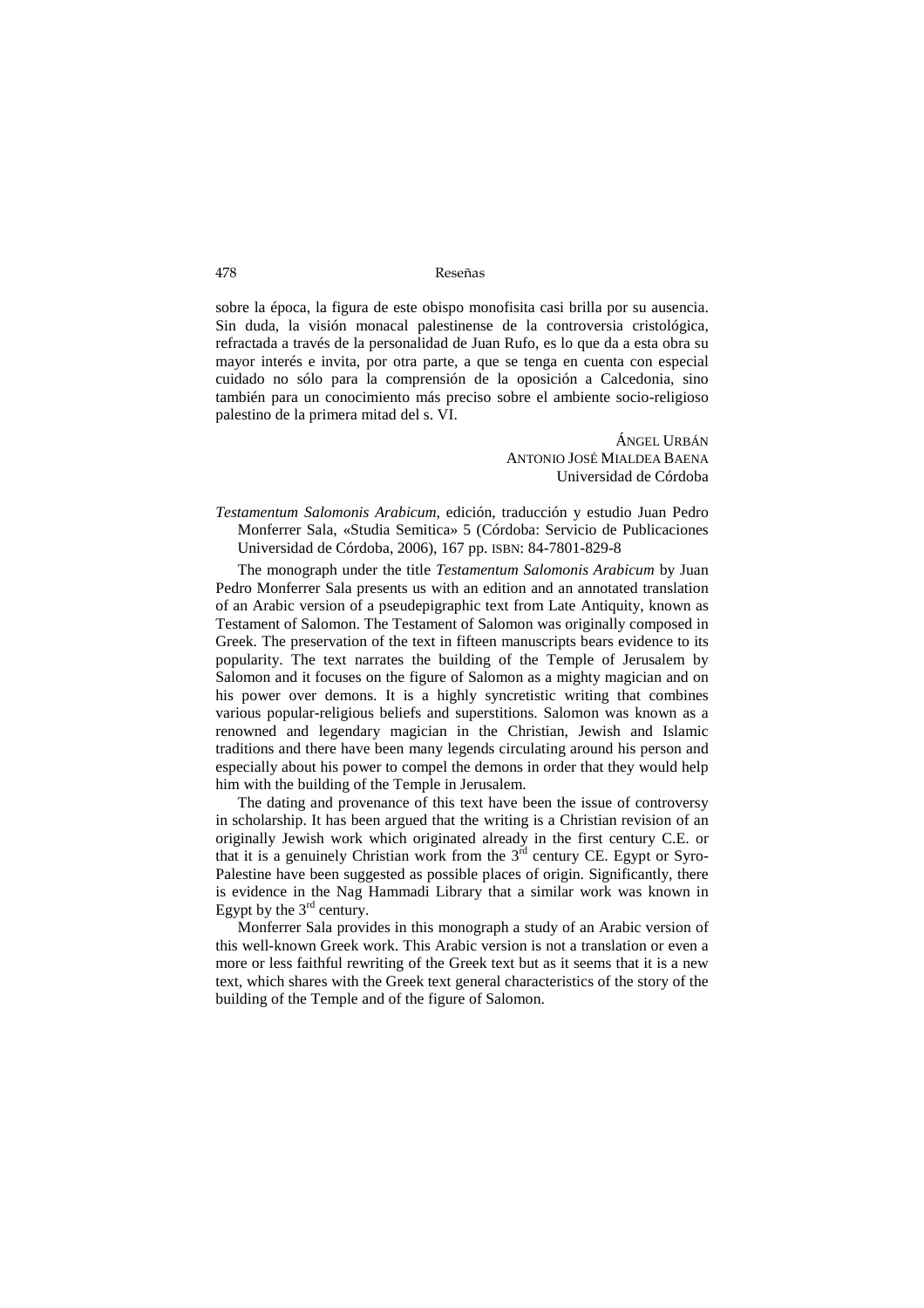Reseñas 479

In a detailed and well studied introduction to the text, Monferrer Sala points out extensively to the differences between the Greek and the Arabic versions of the Testament. The Greek text is focused on the demonological element and can be used almost as an encyclopaedia or a manual of demons, while the Arabic text is primarily a narrative text about Salomon as a wise judge and about the building of the Temple while the demonological element is considerably reduced. Accordingly, although there is an obvious relation between these two textual traditions, the Greek and the Arabic, there is not an obvious interdependence between the two writings.

As Monferrer Sala correctly states the Testament of Salomon does not belong to the typical Testamentary literary genre, as represented by pseudepigraphical writings, such as the Testament of the Twelve Patriarchs. It is rather a compilation of legendary material of a judicial-sapiential focus. According to Monferrer Sala the text forms a unique literary genre. As he remarks it is 'un texto legendario urdido en torno a la figura del rey Salomón a partir del ciclo literario de la construcción del Templo de Jerusalén y dependiente, temáticamente, del elemento demonológico procendente de TestSal $(gr)'$  (p. 16).

The text is accordingly a compilation of haggadic material, apocryphal traditions, biblical references, Josephus material, etc. In particular, the work consists of the compilation of various materials from the tradition of the Christian Orient.

Monferrer Sala maintains that the reception of the *Testament* in the Arabic speaking and in the Islamic environments has been mediated through Jewish or rather Jewish-Christian traditions. Most probably he refers here to Jewish and Christian traditions rather than Jewish-Christian circles, since the latter have not survived until a period when Arabic was established as a literary language and apart from that there are no obvious relations of the Greek Testament of Solomon to Jewish-Christian communities.

Monferrer Sala acknowledges a Greek substratum and considers the text to be the Arabic translation of an originally Greek text. He does not rule out the possibility, however, of a Coptic intermediate stage in the textual transmission. Salomon was a very popular figure in the Coptic literature, so the possibility remains that the text is a translation from Coptic into Arabic.

The text which is edited by Monferrer Sala exists in two manuscripts in Paris and in Vatican that can be attributed to one scribe. It betrays a Christian as well as an Egyptian provenance, also because of the Coptic system of numeration of the folios. The manuscripts are typical to the medieval Arabic manuscript tradition. Regarding the language of the text, it is interesting to note that, although the Arabic can be generally considered –as expected- as